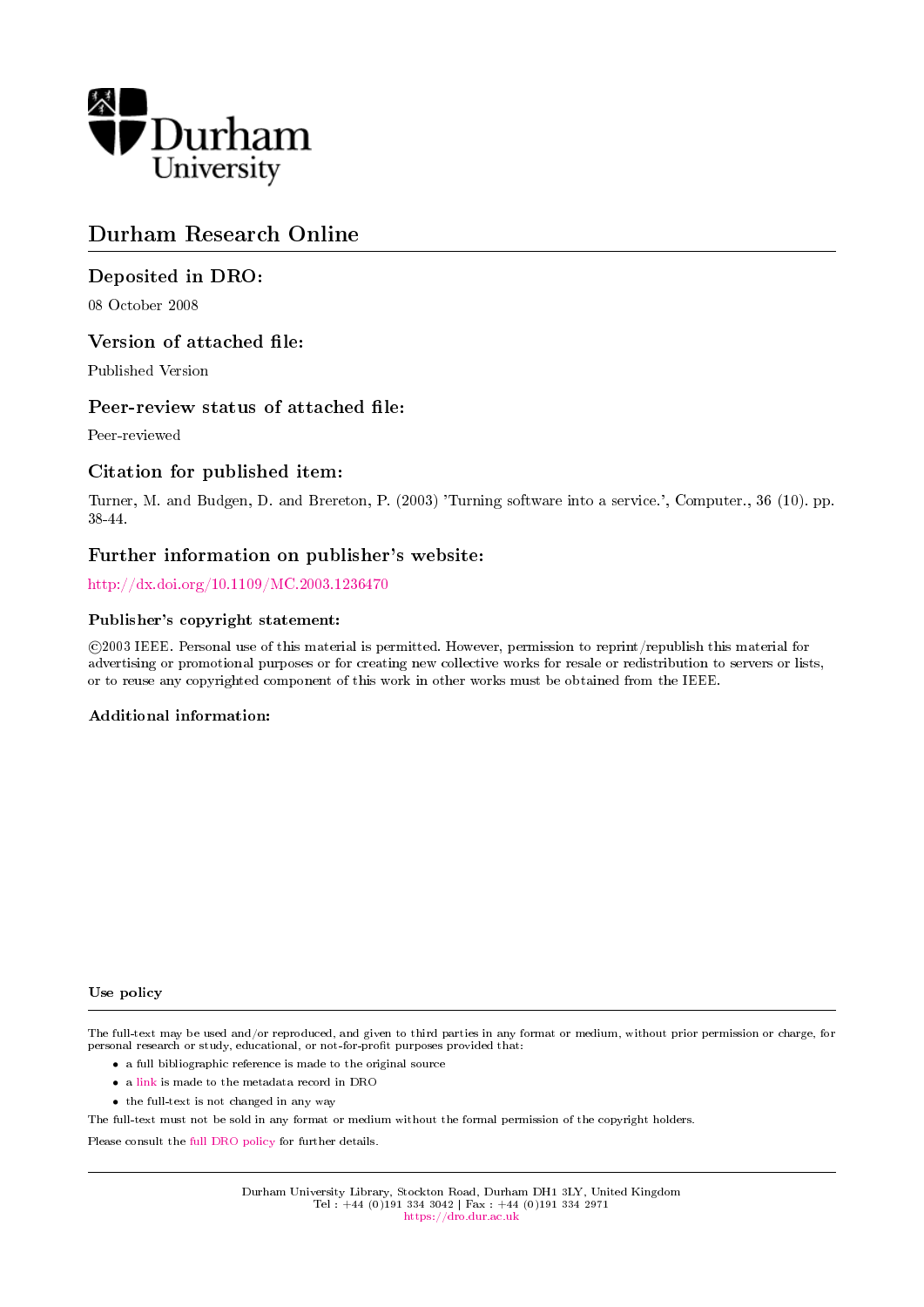# Turning Software into a Service



**The software as a service model composes services dynamically, as needed, by binding several lower-level services—thus overcoming many limitations that constrain traditional software use, deployment, and evolution.**

*Mark Turner David Budgen Pearl Brereton* Keele University, Staffordshire

n 1999, the Pennine Group—a consortium of<br>software engineering researchers from the University of Durham, Keele University, and the<br>University of Manchester Institute of Science<br>and Technology—asserted that continued<br>devel n 1999, the Pennine Group—a consortium of software engineering researchers from the University of Durham, Keele University, and the University of Manchester Institute of Science and Technology—asserted that continued constructional forms such as objects or components would not advance the software field. Rather, they foresaw a future in which developers take a radically different view of how software delivers its functionality to users.<sup>1</sup>

We have explored the *software as a service* (SaaS) concept through several small-scale experiments.<sup>2</sup> This concept envisages a demand-led software market in which businesses assemble and provide services when needed to address a particular requirement. The SaaS vision is a vital contribution to current thinking about software development and delivery that has arisen in part from initiatives in the Web services and electronic-business-communication communities.

SaaS focuses on separating the *possession* and *ownership* of software from its *use*. Delivering software's functionality as a set of distributed services that can be configured and bound at delivery time can overcome many current limitations constraining software use, deployment, and evolution. Such a model would open up new markets, both for relatively small-scale specialist-services providers and for larger organizations that provide more general services. In addition, service provision could include the dynamic creation and development of entirely

new services that use existing ones. The "Sample SaaS Scenario" sidebar shows inherent SaaS ideas in the context of a company helping with an overseas property purchase.

This approach lets the set of services a business uses evolve without any user intervention as that business and its context change. Also, the key knowhow involved is not *who* provides services, necessary though that knowledge is, but *what* service a transaction requires at any particular point, along with negotiating suitable terms for its use. Selecting and binding the means of providing an appropriate service can therefore be performed dynamically, on demand, through *ultra-late binding*.

#### **SAAS AND OTHER SERVICE FORMS**

Despite advances in programming language and development environment technologies, the basic paradigm for constructing and maintaining software has altered little since the 1960s. Developers still construct software largely by employing some variant of the *edit-compile-link* cycle to generate an executable binary image from a source described using a procedural programming language. Although the Web may have widened our interpretation of what software is, the practices used to develop and implement a Web site differ little from those traditionally employed for constructing software and are just as error prone.

To achieve our vision, we have focused on developing a radically different paradigm. We believe that software should deliver a *service*. Further,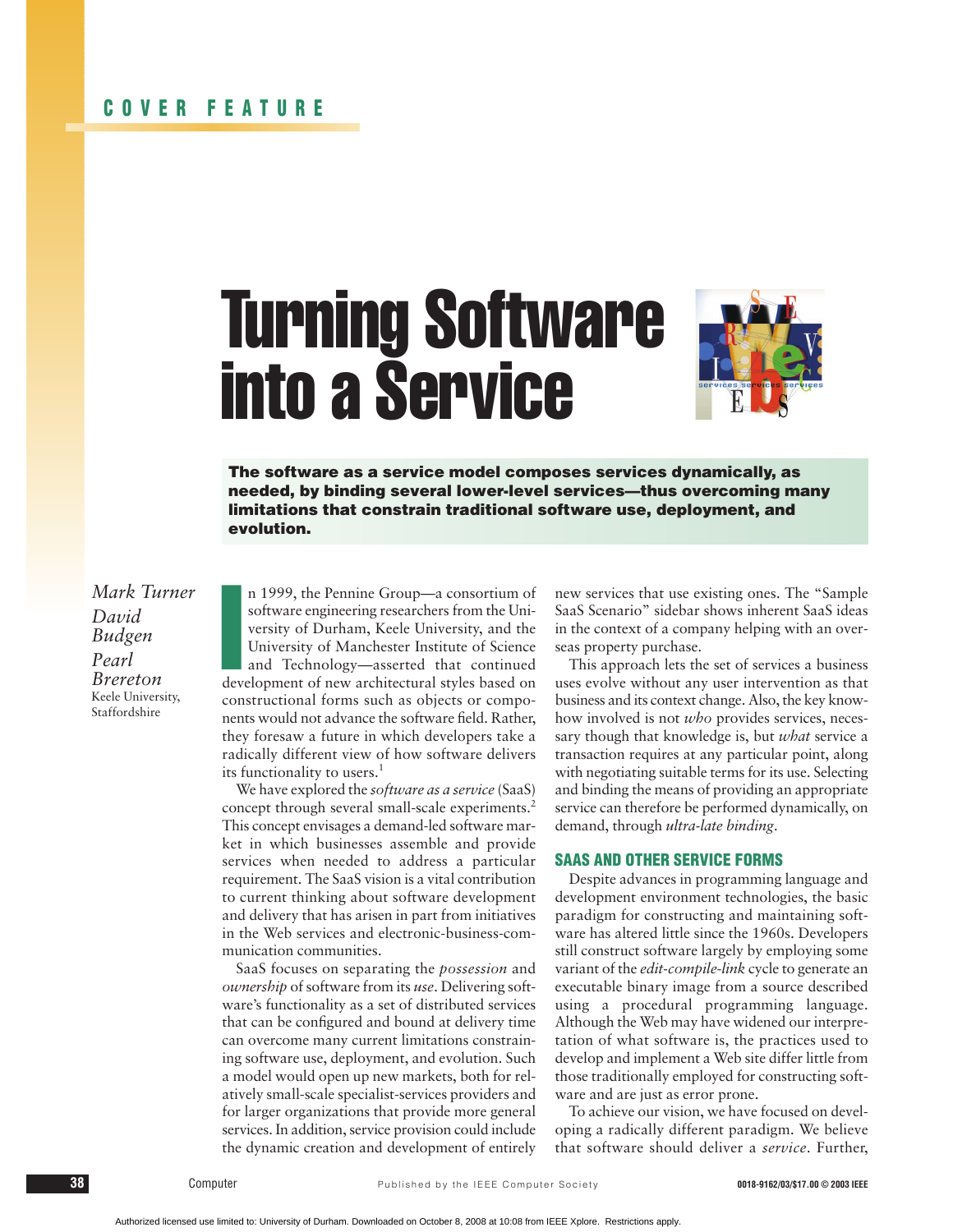#### **Sample SaaS Scenario**

The following scenario, set within the context of a much larger example, demonstrates the ideas inherent in the softwareas-a-service concept.

Alice has set up a company that offers services to people who want to purchase property abroad. She currently offers two services: One provides information about available properties, while a second handles actual negotiation and purchase.

Alice's purchasing service uses other services to handle tasks such as translation, legal and financial negotiations, financing, and currency transfer. Offering these services involves specifying the terms, conditions, and form of service provision, together with the rules describing how other services will be employed. This is the know-how element of her service.

Drawn from the complete scenario, one small task concerning a legal document might play out as follows. Alice's purchasing service urgently needs to have the document translated from Spanish to English, which involves the following steps:

- *•* The purchasing service seeks a translation service and, after negotiating the terms and conditions, selects Scribe, the cheapest from the four available.
- *•* Scribe, a broker that evaluates services but doesn't actually provide them, seeks a Spanish translation service geared to handling legal documents. From the three providers offering this service, based upon previous use history and satisfactory delivery, Scribe selects ES-trans, which offers an immediate service.
- *•* ES-trans provides the translation that Alice's purchasing service requires.

Within SaaS, the services involved in a system can change with the associated business, and SaaS can perform this change dynamically. For example, in Alice's scenario, such a change might occur if Scribe becomes aware of new translation services.

A more complex example, involving composition, would be for Alice to add a new service to help negotiate mortgages. Relating this example to the key service-oriented functions of our service integration layer can be instructive.

First, in terms of service description, Alice must be able to describe her general requirement to have a document translated, its more specific details—including that it is a *legal* document—and the languages involved. Service description also encompasses the way a service provider such as Scribe or EStrans describes the services it can supply—either directly or using other providers—and the parameters within which they will negotiate a service contract.

This example contains two instances of service discovery. The first occurs when Alice seeks the translation service, the second when the Scribe broker seeks a service that can deliver the translation in the required time.

Likewise, the example shows two stages of negotiation. First, Alice's service will negotiate with Scribe. Because she frequently needs translation services in general, however, the service also may conduct this negotiation periodically, resulting in a longerterm contract between Alice's service and Scribe, in which case the immediate negotiation will be concerned purely with service parameters. Second, Scribe can then negotiate a much shorter-term, per-document agreement with ES-trans and other possible providers.

Service delivery in this example occurs when ES-trans receives the original document and returns the translation. However, if ES-trans does not do this within the specified time—determined by the form in which Alice's service may have defined "urgently" in this case—either Alice's service or Scribe can opt to invoke the suspension step and renegotiate with another provider. Finally, a form of service composition occurs when Scribe employs its know-how about translation services to seek a suitable service and negotiate with it.

shifting the focus from providing software to describing and delivering a service moves the focus away from the constraints that traditional software construction, use, and ownership models impose. Hence, our service-based model configures, executes, and disengages one or more services to meet a specific set of requirements<sup>3</sup>—a vision of instant service consistent with the widely accepted definition: "an act or performance offered by one party to another. Although the process may be tied to a physical product, the performance is essentially intangible and does not normally result in ownership of any of the factors of production."4

Figure 1a shows an abstract interpretation of what the current literature widely refers to as a service model: A fixed set of applications sit on top of a service transport layer that uses technologies such as Microsoft's .NET or Sun's J2EE platform, along with XML-based enveloping and message formats such as the simple object access protocol (SOAP). Figure 1b shows our vision of what a service model



*could* be if developers insert a further service integration layer above the transport layer.

The model in Figure 1a is *supply-led* because it supports applications that can provide only a predetermined range of services from a remote server. The model in Figure 1b is *demand-led* because applications can be constructed from smaller component services and bound dynamically as needed. Providing this capability will require support from high-bandwidth information networking, which *Figure 1. Service models. (a) The current supply-led service model provides only a predetermined range of services from a remote server. (b) The proposed demand-led service model has a service integration layer inserted above the transport layer.*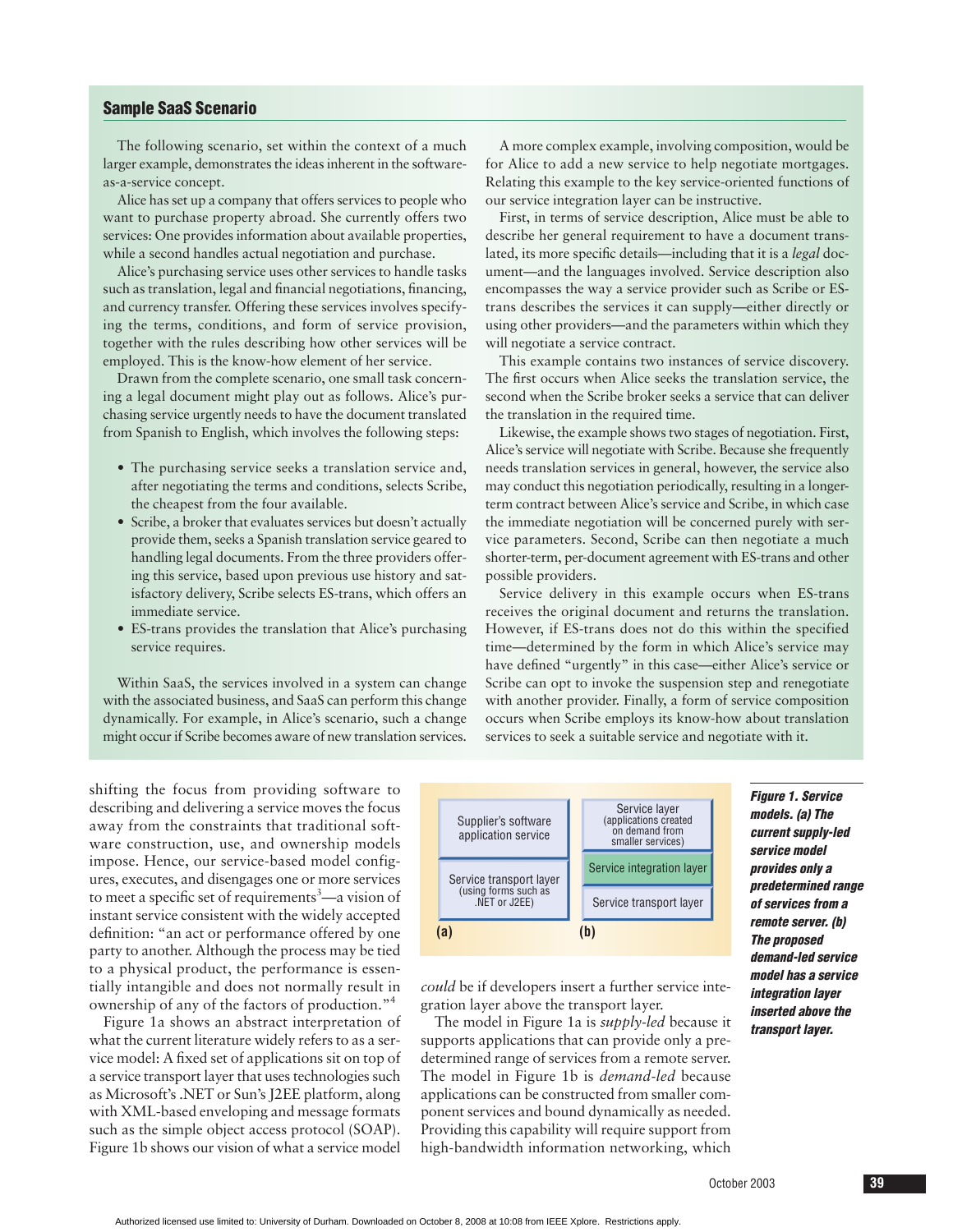**In its most direct form, know-how expressed in terms of rules drives service composition.**

we expect emerging grid technologies to provide and enhance.

#### **SERVICE INTEGRATION LAYER**

The key to the quite radical difference between the two models represented in Figure 1 lies in the functionality that results from combining the facilities that the service integration layer provides with those from the component services that make up an application. This layer employs software technology to support a set of concepts

closely related to business and supply models. The service integration layer incorporates four key service-oriented functions.

#### **Service description**

This function matches client needs to appropriate and available services. Essentially, the service description provides the means of mapping between the provider's description of its offerings and the client's description of its needs. The form used should accommodate descriptions of functionality, interfaces, and nonfunctional characteristics and constraints such as quality of service and cost. It should also describe the parameters within which both the service provider and client will negotiate.

#### **Service discovery**

Clients use service discovery to locate appropriate services, according to their requirements and selection criteria. Using this process, a client identifies those potential service providers whose offerings meet its functional needs and who are prepared to negotiate within some acceptable bounds. Discovery can involve the recursive use of other services, including brokers, and will result in a list of candidate services and providers. *Service negotiation* involves the interaction between a client and one or more of the service providers identified through the discovery process or already known to the client. This negotiation aims to achieve agreement on the terms and conditions for supplying a service.

#### **Service delivery**

This function consists of three steps. Invocation is the calling-for step, during which the client requests the provider to supply the specified service according to the agreed terms and conditions. Next, to validate the invocation, in the provision step the service provider must supply the agreed-upon service within the period agreed to in the supply contract. Finally, where the contract has unspecified bounds of provision, or when the bounds are reached, the *suspension* step establishes the point at which the client no longer needs the provider to supply the service.

#### **Service composition**

In its most direct form, know-how—expressed in terms of rules—drives service composition so that a service provider can compose its service from lower-level services. However, such knowledge is sufficient only for constructing those services for which rules already exist. In the longer term, we seek to devise a suitable mechanism for creating new forms of service on demand. Nothing in our model prevents this, but creating the means of automatically providing entirely new services will clearly only be practical once the other elements of the service integration layer have been fully developed.

#### **CURRENT SERVICE-RELATED PROTOCOLS**

The current research literature frequently uses the service-model concept to describe Web service technologies such as Microsoft's .NET platform. Although the Web services paradigm is fairly consistent with our vision of SaaS, creating a true serviceoriented marketplace requires further developments.

Since the introduction of Web services, three XML-based protocols have become de facto standards. These three protocols have become so widespread that the term Web services has become synonymous with them:

- SOAP provides a message format for communicating with and invoking Web services;
- the Web Services Description Language (WSDL) describes how to access Web services; and
- universal description, discovery and integration (UDDI) provides a registry that clients can use to discover available services.

These three protocols are adequate for simple Web services requiring a remote-procedure-call style of communication. For more complex Web services that consist of several services, other XML-based specifications provide functions at higher or intermediate layers in a stack of protocols.

When developing complex Web services, the lack of a universally accepted protocol that provides all the functionality required at each layer can cause problems. Adding to this confusion is the lack of an overall definition for the actual layers such a stack requires. The many standards organizations and companies involved all have different visions of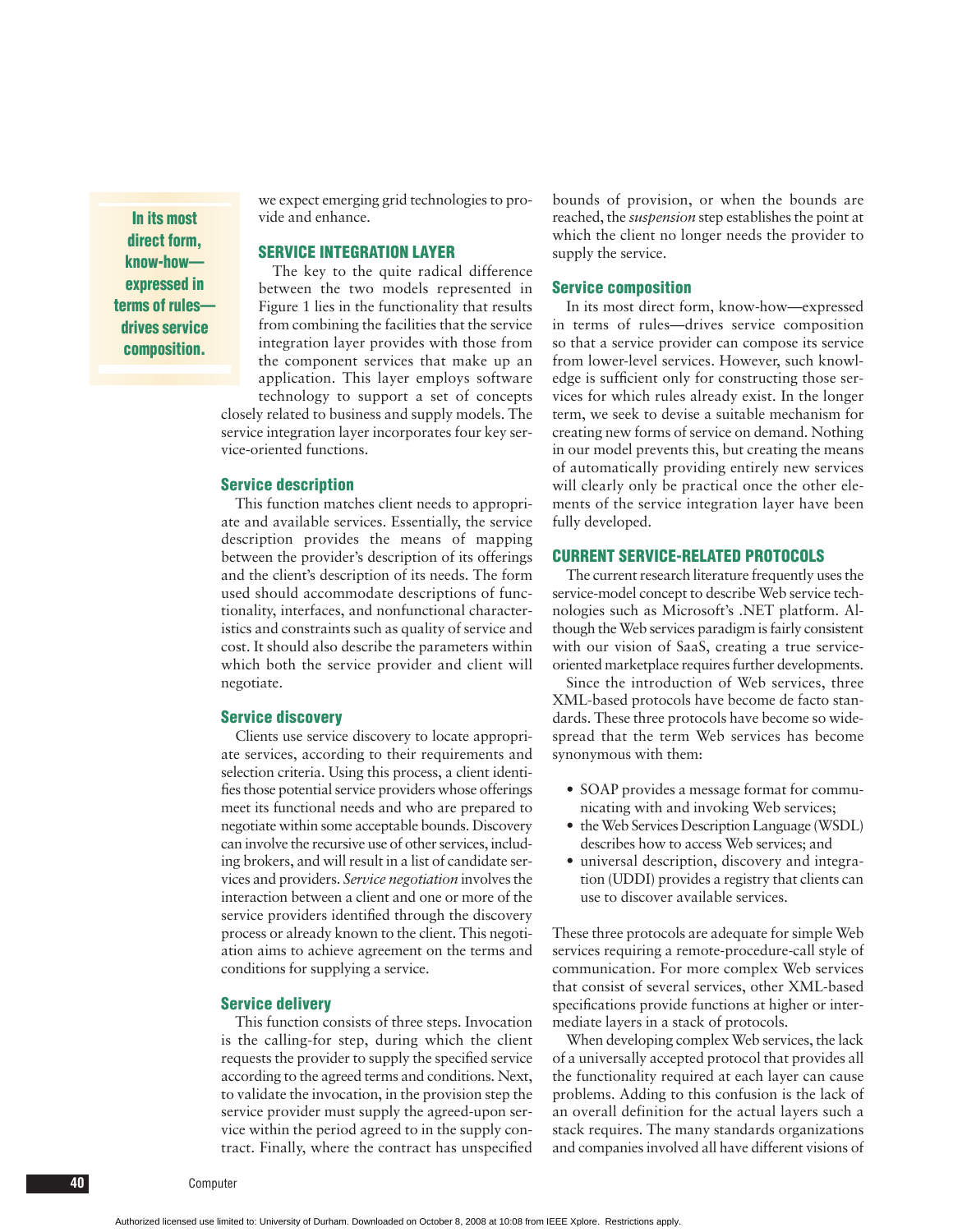

the layers and protocols that make up the Web services architecture.

IBM produced one of the stack's original definitions in its Web Services Conceptual Architecture document.<sup>5</sup> It included the three de facto standards at the XML-based messaging, service implementation, and description and discovery layers, along with a service flow layer that incorporated IBM's Web Services Flow Language.<sup>6</sup> However, the latter has now been combined with Microsoft's XLANG protocol (www.gotdotnet.com/team/xml\_wsspecs/ xlang-c/default.htm) to produce a new set of protocols: the Business Process Execution Language for Web Services (BPEL4WS; www-106.ibm.com/ developerworks/webservices/library/ws-bpel/). The W3C Web Services Architecture group also is working on its own stack version to standardize the required layers, $\frac{7}{2}$  again emphasizing the three basic protocols.

Few of the available stacks include any detail on the semantic Web protocols or the more business-oriented Electronic Business using Extensible Markup Language (ebXML). As a result, which technologies to use at each level—and even which of the available technologies are compatible remains unclear. To this end, we propose an updated Web services stack framework that places the currently available initiatives in context.

The stack framework shown in Figure 2 consists of several open-systems-interconnection-type layers, with each level using the services of the levels below it.

- *Network*. This is the underlying transport protocol layer.
- *XML-based messaging*. XML is the message format for communicating documents and procedure calls. This layer can, for example, use SOAP with any underlying transport protocols in the network layer. This layer decouples messaging from the physical transport protocol so that messages can concentrate on describing the service semantics. The Electronic Business XML solution, ebXML Messaging Specification (ebMS), builds on SOAP by using its header specification extensibility to include authentication and contextual information.
- *Service description.* This layer provides the functional description of a Web service in terms of its interface and implementation. The majority of description languages at this layer utilize the XML Schema language for expressing data-type information.
- *Nonfunctional description*. Protocols at this layer describe a service in terms of its less technical features, such as quality of service, cost, geographic location, number of retries, and legal factors.
- Conversations. In this context, a conversation refers to the external view of the messages a Web service is receiving and sending. This layer therefore describes the correct data types and sequence of messages or documents a Web service is exchanging.
- *Choreography*. Whereas all the previous lay-

*Web services stack framework. Separated into three vertical sections, the protocols use or extend WSDL, have roots in the semantic Web's resource description framework, and the DARPA Agent Markup Language for Services (DAML-S), and include ebXML specifications.*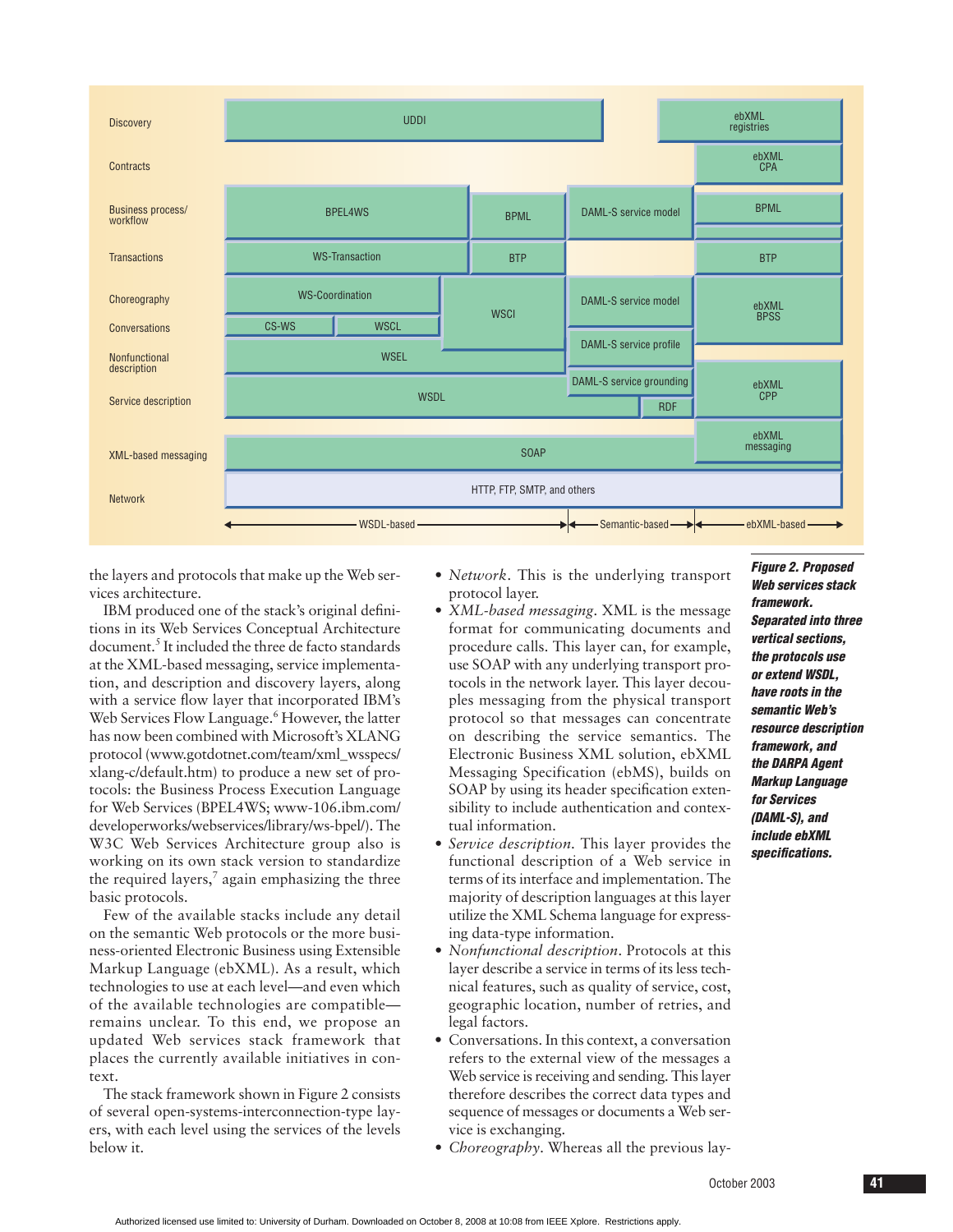## **Current methods lack descriptions of service delivery's negotiable aspects.**

ers are largely concerned with describing a single Web service, the choreography layer coordinates several Web services into a pattern to provide an overall outcome. For example, protocols in this layer would specify the order in which the methods—or *operations* in WSDL terminology—of each Web service must be invoked.

- *Transactions.* The protocols in this layer facilitate monitoring transactions between Web services. When services themselves consist of other services, numerous points of failure become possible. The transactions layer describes how to achieve this composition in an atomic way, so that, for example, the entire process either completes successfully or rolls back.
- *Business process and workflow*. The protocols in this layer describe how to actually compose a higher-level service from several other Web services, through descriptions of the control and data flows involved in the process. It differs from the choreography layer by providing internal details of the composition to supply an executable business process.
- *Contracts*. This layer outlines the format of the machine-readable contracts necessary to automate service-based electronic business. The contract outlines the transaction's terms and conditions and finalizes any negotiable parameters, such as cost and acceptable time to delivery.
- *Discovery.* Providers use this layer to publish details of their Web services so that clients can then search and discover any that meet their needs.

We also separate our stack into three vertical sections. The first section includes protocols that use or extend WSDL. The second includes protocols that have roots in the semantic Web: the resource description framework (RDF) and the DARPA Agent Markup Language for Services (DAML-S).<sup>8</sup> As Figure 2 shows, WSDL crosses the boundary into the semantic-based section in our stack. This is not because WSDL is semantic-based, but because DAML-S builds upon WSDL for its Service Grounding specification. The ebXML specifications comprise the third vertical layer in our stack. Although it is independent of Web services, ebXML offers much the same functionality as the other sections.

Also, several protocols relate to security within the Web services paradigm, including enhancements added to SOAP to provide secure messaging capabilities such as those that WS-Security defines. However, because it concentrates instead on other areas, our current model does not include security.

#### **REALIZING THE SERVICE INTEGRATION LAYER**

Figure 2 reveals several significant gaps in the current Web services stack.

#### **Service description**

Current description methods suffer from a severe limitation: Although they provide the technical information a client requires to invoke a service, they cannot describe the function the service provides semantically. They also lack descriptions of service delivery's negotiable aspects. For example, although it is the de facto standard Web services language, WSDL describes a service in terms only of its acceptable data types, methods, message format, transport protocol, and end-point uniform resource identifier (URI).

In the ebXML section of our stack framework, the Collaboration Protocol Profile specification deals with service description. Although it includes more details about the service provider and errorhandling scenarios than WSDL, the CPP focuses largely on the transaction's technical aspects. In the WSDL-based section of our framework, IBM's Web Services Endpoint Language<sup>6</sup> is the only protocol explicitly designed to describe the nonfunctional, negotiable elements of Web services. WSEL, however, remains a work in progress.

DAML-S is the only available description method designed specifically for describing the functional and nonfunctional aspects of services, including details of what they actually do. A client can use the specification's service profile to describe its requirements, and the service provider can use the service profile to describe its capabilities, including nonfunctional parameters, in a semantically rich, ontology-based format. However, while closest to our requirements, DAML-S has not yet reached a final release. Thus, the exact details of what the service profile will include have yet to be finalized, and it also currently lacks an extensive selection of usable, standardized ontologies. Support for the language within current tools is also fairly limited.

#### **Service discovery**

UDDI is the de facto standard for discovery in the Web services environment. For our purposes, UDDI's key limitation lies in its inability to allow semantic descriptions. This limits searching to key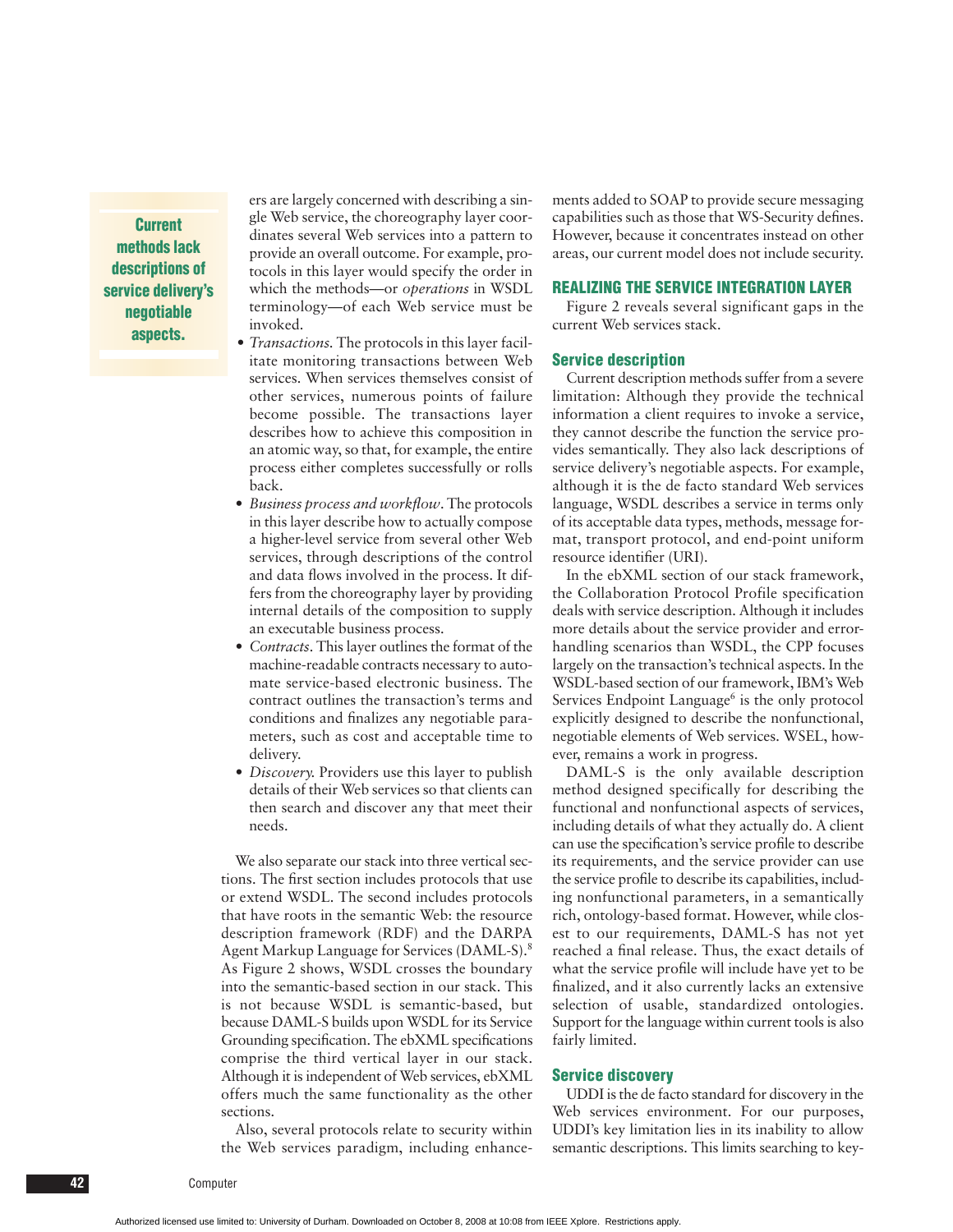words, such as the name of the service provider or the service itself, the service's location, or the business classification. Although the ebXML registry specification offers richer searching capabilities in the form of SQL and XML filter queries, it does not allow semantic searching. Therefore, a client cannot use either of the available registry specifications to search for a service based on its functionality, which limits the current model's dynamic discovery capabilities.

Clients can use the DAML-S service profile to make requests for services, and providers can use it to describe their services semantically by the functionality they provide. Because the language is ontology-based, its inferential capabilities should allow matching requests to service descriptions. However, this requires a registry capable of performing true semantic matching, which UDDI currently does not do. To this end, researchers have been using an algorithm from previous research that matches requests to advertisements according to their semantics<sup>9</sup> to determine how to extend UDDI with DAML-S.

#### **Service negotiation**

The SaaS model requires that, upon discovering a suitable service, the client and provider must negotiate the service's delivery terms and conditions automatically. Although several protocols throughout the stack framework include descriptions of negotiable parameters—including ebXML's CPP, DAML-S, and WSEL—none allow for fully automated negotiation. The model also needs electronic contracts to seal any negotiations that take place. Figure 2 shows that, among the current approaches, only ebXML includes such contracts.

The Collaboration Protocol Agreement primarily defines the common protocols and capabilities of only two parties. Formed from the intersection of the two parties' CPP documents, the CPA uses XML to define properties such as the contract's duration and the transactions' agreed security features. Formulating a CPA is intended to be a manual process.10

#### **Service delivery**

Our model identifies three steps of primary importance to service delivery. Current technologies cover a Web service's basic invocation and provision, but they do not support either monitoring whether the service is supplied within the agreed terms and conditions or suspending the provision, if necessary. Doing so would require an electronic contract, which only ebXML includes. Services can use ebXML's CPA document to monitor the transactions and terminate the process if this contract is broken. However, in relation to our model, this document does not detail any legal or nonfunctional parameters such as cost or quality of service.

Several other protocols in the stack, particularly the Web Services Choreography Interface and WSEL, also include elements that touch upon service monitoring and suspension. WSCI lets the developer specify how a service will react in exceptional circumstances, while both WSCI and WSEL can detail time-out periods. Thus, developers could use these elements to monitor the transaction at a basic level.

Also, true dynamic binding and invocation relies heavily on the richness of the service description. This description must be machine readable and semantically rich to enable the requesting service to automatically decipher all the requirements of use. This capability is not yet fully in place.

#### **Service composition**

The automatic composition of Web services requires suitable protocols at the *conversations, choreography*, *workflow*, and *transactions* layers. As Figure 2 shows, several protocol combinations are available at each of these layers within the WSDL-based section:

- HP's Web Services Conversation Language (WSCL) and IBM's recent Conversation-Support for Web Services specification (CS-WS) both cover the conversation layer,  $11$
- the WS-Coordination protocol and WSCI both cover the choreography that links each of the collaborating Web services together, and
- the Business Transaction Protocol (BTP) and WS-Transaction both cover monitoring and handling long-running business transactions.

Developers can use either the Business Process Modeling Language or the Business Process Execution Language for Web Services to model the actual control and data flows within the composition. BPEL4WS, which is likely to become more widely adopted, can be distinguished from other protocols in the layer because it includes both an abstract XML description and an executable language. The actual BPEL4WS specification also encompasses the WS-Coordination and WS-Transaction protocols, thus ensuring compatibility among the three layers.

The Business Process Specification Schema (BPSS) provides an ebXML alternative. When combined

**The SaaS model requires that the client and provider negotiate the service's delivery terms and conditions automatically.**